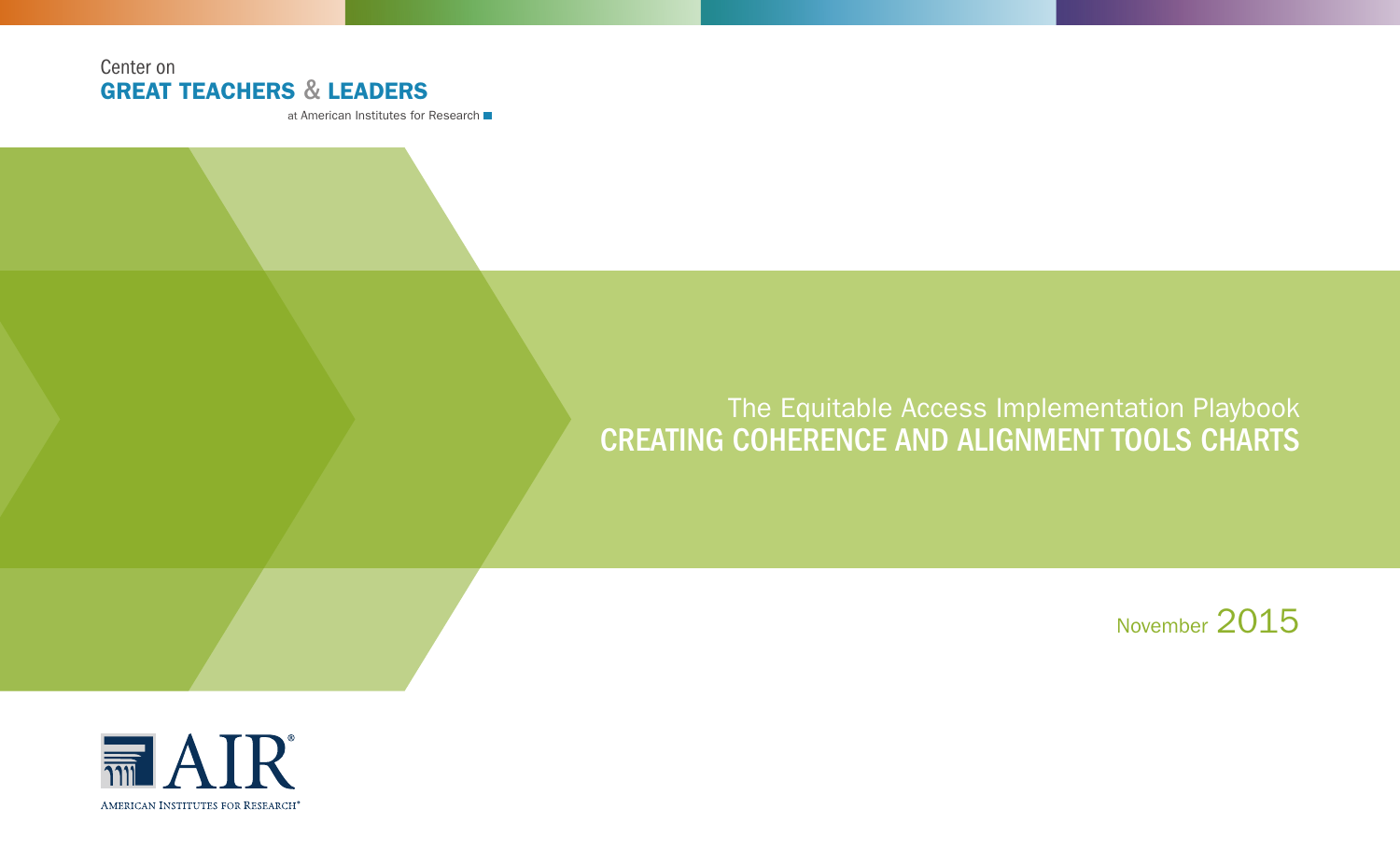Members of the Equity Team contributed to the Equity Implementation Playbook, including Judy Ennis, Ellen Sherratt, Catherine Barbour, Alex Berg-Jacobson, Aaron Butler, Dana Chambers, Jenni Fipaza, Melissa Irby-Marshall, Mariann Lemke, Cassandra Meyer, Amy Potemski, Jillian Reynolds, and Cortney Rowland from American Institutes for Research and Laura Goe from ETS. Caryl Wenzel and JoAnn Ziebarth were the editors, and Laura King designed the documents.

Reviewers for this document included representatives from the U.S. Department of Education and the Equitable Access Support Network, plus Janice Poda, John Spence, and Lindsey Hayes.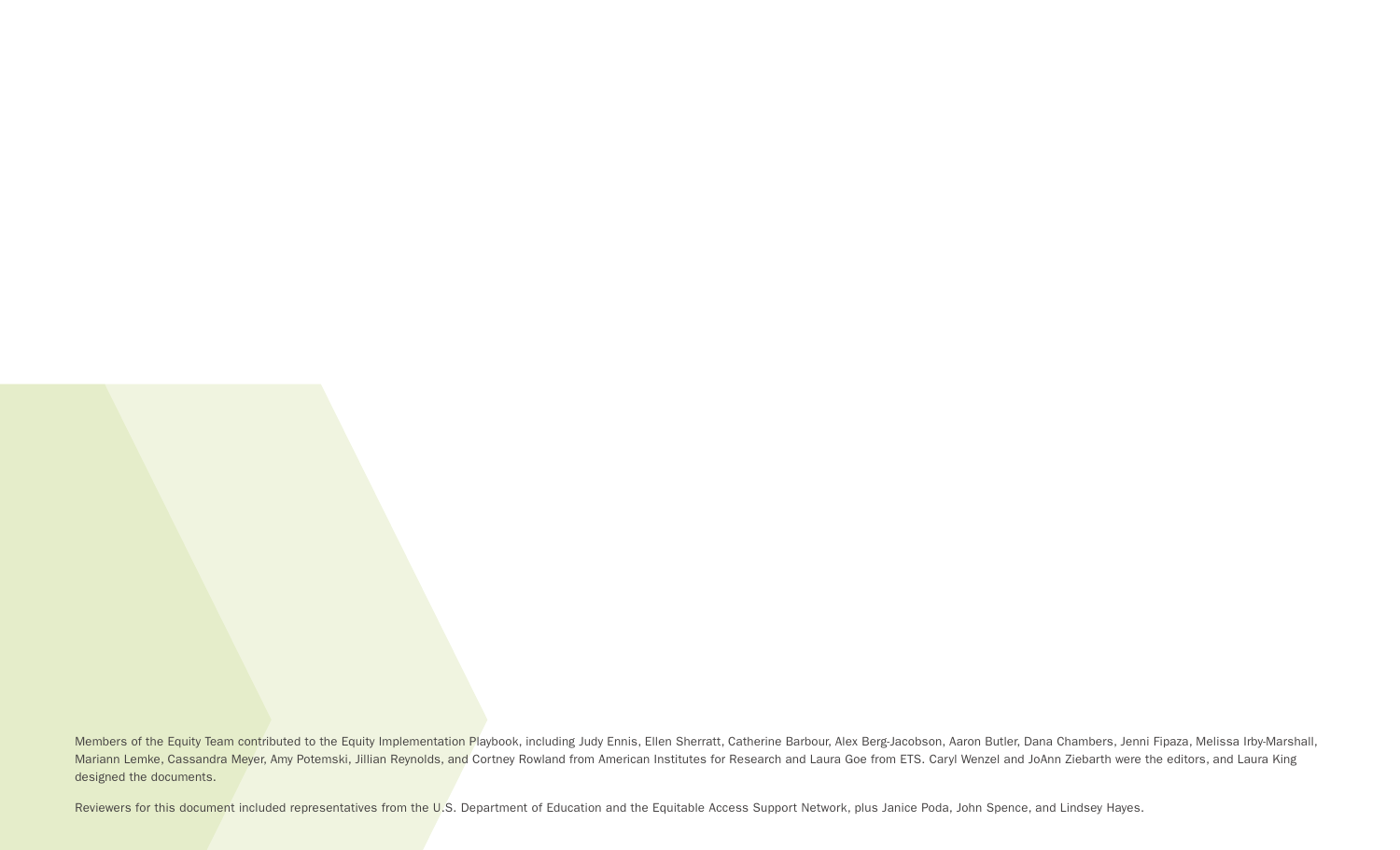# **Contents**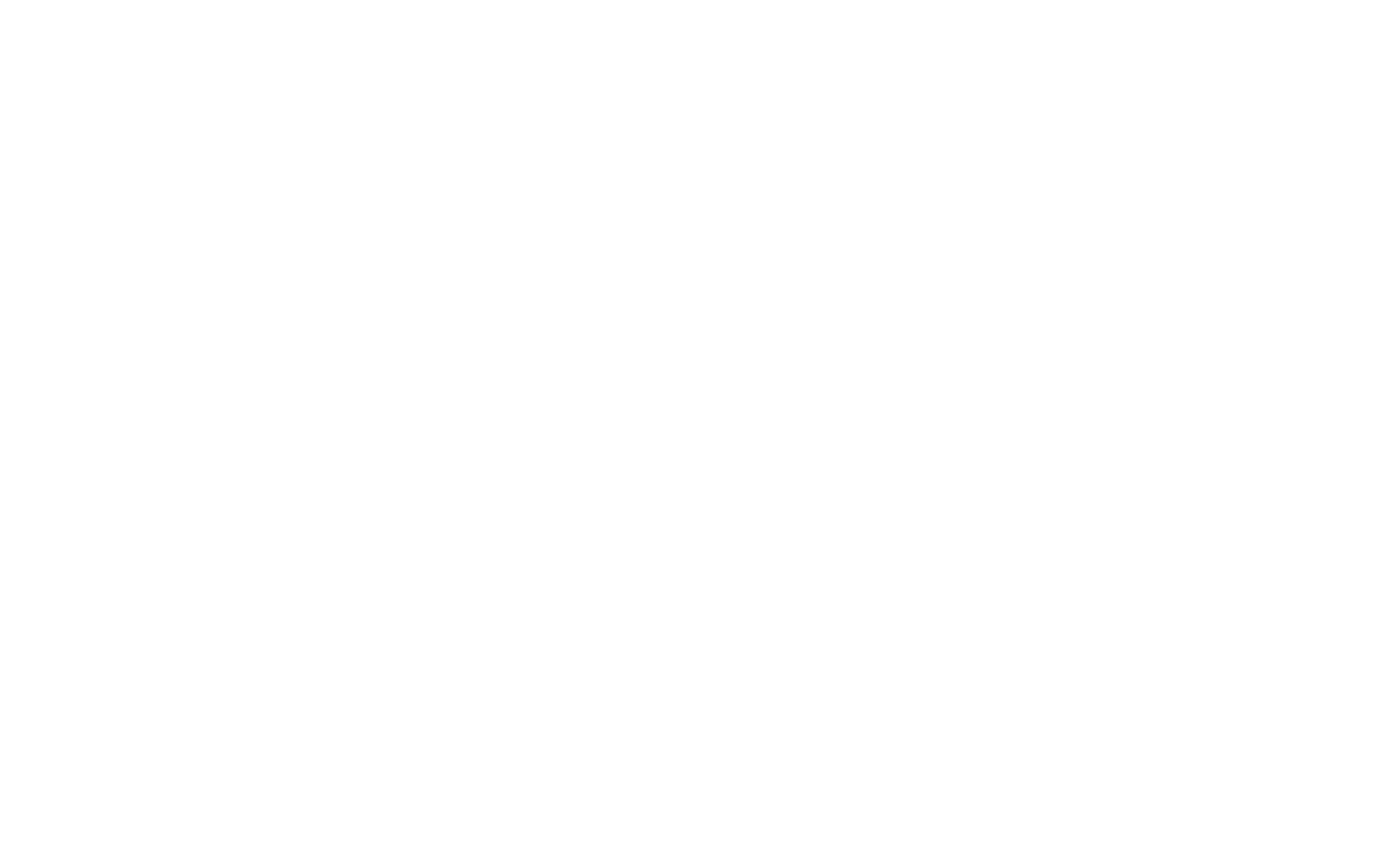#### Table 1. Current Educator Quality Initiatives

| Strategic Plan                             | <b>Educator Effectiveness Initiatives, Policies, or Programs</b>         | <b>Key Stakeholders and Program Staff</b>   |
|--------------------------------------------|--------------------------------------------------------------------------|---------------------------------------------|
| Possible sources:                          | Possible initiatives, policies, and programs:                            | Possible stakeholders:                      |
| State board of education policy            | Strengthen preparation, support, and ongoing development of principals.  | State talent development office staff       |
| State ESEA flexibility waiver              | ■ Encourage district and school innovation related to teacher and leader | Educator preparation accountability staff   |
| State School Improvement Grant             | recruitment, selection, and the development of career pathways.          | ■ State directors of educator effectiveness |
| Other federal, state, or local initiatives |                                                                          |                                             |
|                                            |                                                                          |                                             |
|                                            |                                                                          |                                             |
|                                            |                                                                          |                                             |
|                                            |                                                                          |                                             |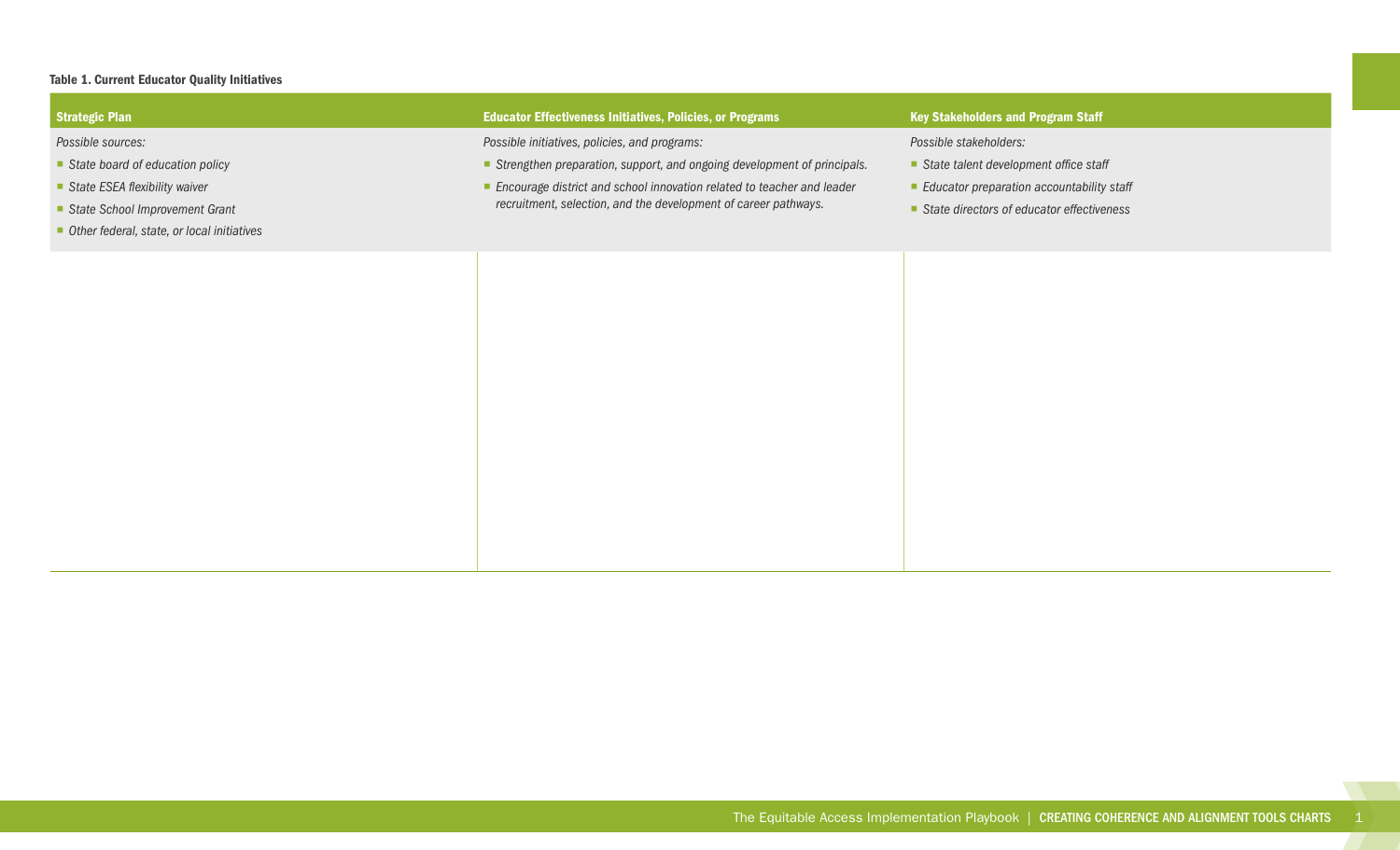| Strategic Plan | <b>Educator Effectiveness Initiatives, Policies, or Programs</b> | <b>Key Stakeholders and Program Staff</b> |
|----------------|------------------------------------------------------------------|-------------------------------------------|
|                |                                                                  |                                           |
|                |                                                                  |                                           |
|                |                                                                  |                                           |
|                |                                                                  |                                           |
|                |                                                                  |                                           |
|                |                                                                  |                                           |
|                |                                                                  |                                           |
|                |                                                                  |                                           |
|                |                                                                  |                                           |
|                |                                                                  |                                           |
|                |                                                                  |                                           |
|                |                                                                  |                                           |
|                |                                                                  |                                           |
|                |                                                                  |                                           |
|                |                                                                  |                                           |
|                |                                                                  |                                           |
|                |                                                                  |                                           |
|                |                                                                  |                                           |
|                |                                                                  |                                           |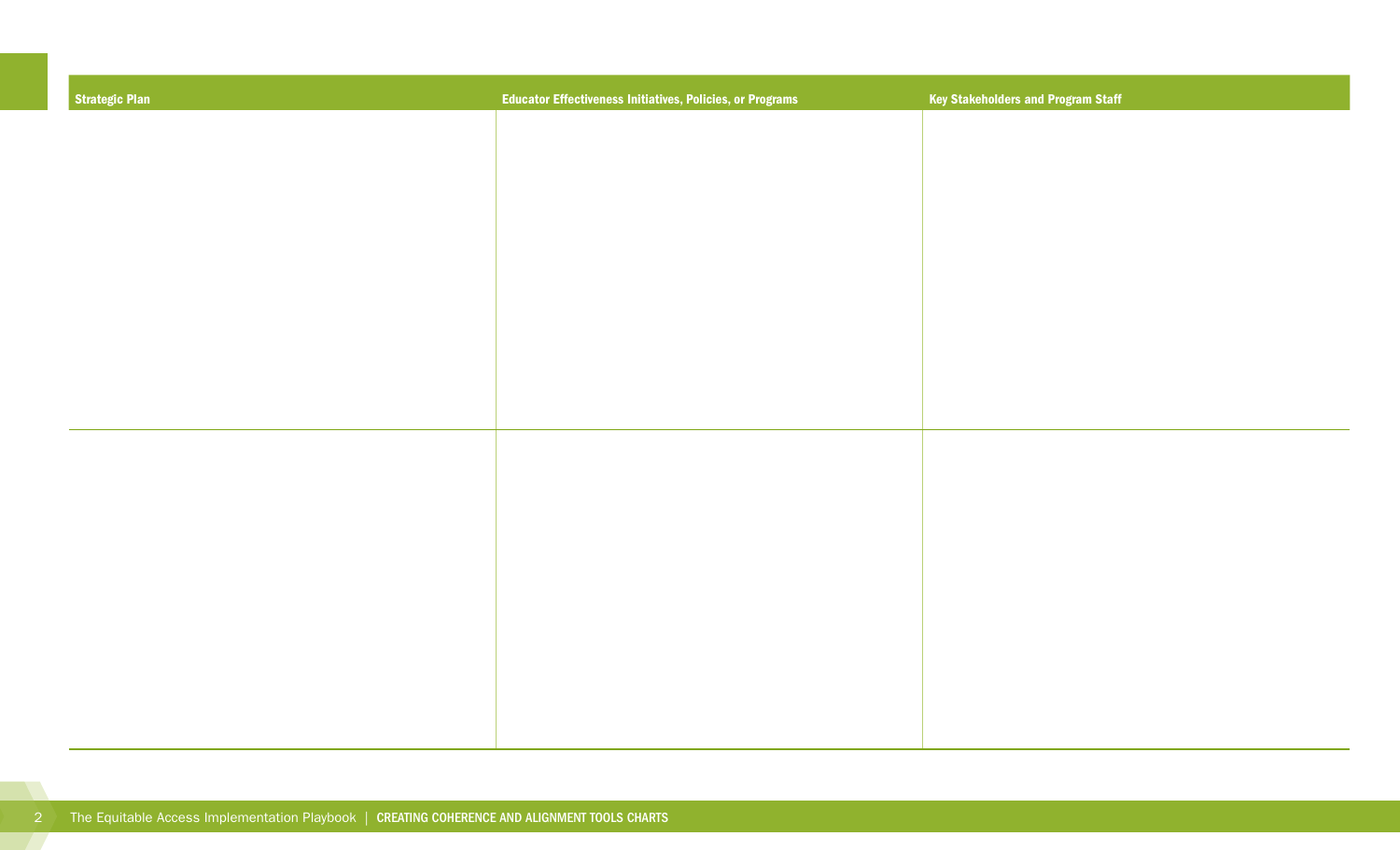| <b>Strategic Plan</b> | <b>Educator Effectiveness Initiatives, Policies, or Programs</b> | <b>Key Stakeholders and Program Staff</b> |
|-----------------------|------------------------------------------------------------------|-------------------------------------------|
|                       |                                                                  |                                           |
|                       |                                                                  |                                           |
|                       |                                                                  |                                           |
|                       |                                                                  |                                           |
|                       |                                                                  |                                           |
|                       |                                                                  |                                           |
|                       |                                                                  |                                           |
|                       |                                                                  |                                           |
|                       |                                                                  |                                           |
|                       |                                                                  |                                           |
|                       |                                                                  |                                           |
|                       |                                                                  |                                           |
|                       |                                                                  |                                           |
|                       |                                                                  |                                           |
|                       |                                                                  |                                           |
|                       |                                                                  |                                           |

 $\mathcal{L}(\mathcal{A})$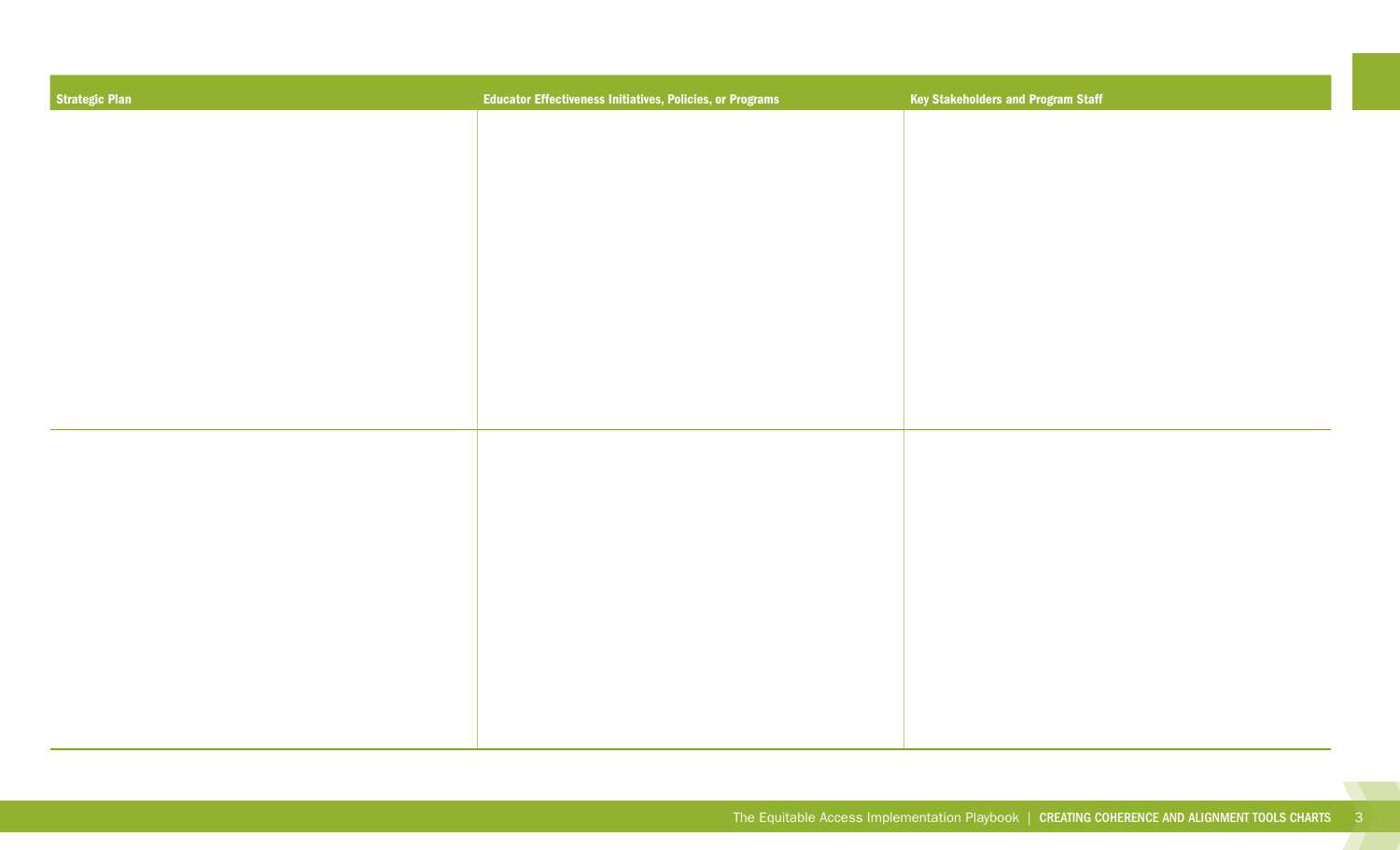#### <span id="page-7-0"></span>Table 2. Alignment Across Equitable Access Strategies and Measurable Objectives

| <b>Strategy</b>                                                                                                     | <b>Substrategies</b>                                                                                                                                                                                                                                                       | <b>Alignment Across</b><br><b>Initiatives</b>                              | <b>Timeline</b>                             | <b>Measurable Objectives</b>                                                                                                                              |
|---------------------------------------------------------------------------------------------------------------------|----------------------------------------------------------------------------------------------------------------------------------------------------------------------------------------------------------------------------------------------------------------------------|----------------------------------------------------------------------------|---------------------------------------------|-----------------------------------------------------------------------------------------------------------------------------------------------------------|
| Example Strategy 1:                                                                                                 | Example substrategies:                                                                                                                                                                                                                                                     | Consider other policies                                                    | Sample timeline: summer<br>2015-winter 2016 | Example measurable objectives:                                                                                                                            |
| Encourage district and school<br>innovation related to teacher and                                                  | Reform the state's educator preparation program approval process and revise the<br>educator preparation regulations to align with the new vision.                                                                                                                          | and programs with similar<br>goals, strategies, and<br>substrategies to be |                                             | ■ The percentage of teacher and school leader<br>preservice candidates who are learner ready and                                                          |
| leader recruitment, selection, and the<br>development of career pathways by<br>focusing on the highest need content | - Design and implement a Web-based data and accountability system for all state-<br>approved educator preparation programs, including candidate graduate responses and                                                                                                     | implemented.                                                               |                                             | school ready as a result of the implementation of<br>high-quality educator preparation programs                                                           |
| areas, schools, and districts to ensure                                                                             | employer satisfaction with candidates.<br>Review teacher performance-based assessments and implement a voluntary pilot of one<br>assessment that aligns with the Common Core State Standards.                                                                              |                                                                            |                                             | Completed system that measures educator readiness<br>by preparation program                                                                               |
| that all educators are school and<br>learner ready on Day 1.                                                        |                                                                                                                                                                                                                                                                            |                                                                            |                                             | Reduced variation in preparation program quality                                                                                                          |
|                                                                                                                     | ■ Partner identified state institutions of higher education to integrate the research-based<br>strategies provided by experts in the field into their curriculum to ensure that all<br>teachers are prepared to address the individualized learning needs of all students. |                                                                            |                                             | Equity metric: Increase the percentage of racially,<br>ethnically, culturally, and linguistically diverse<br>candidates who complete educator preparation |
|                                                                                                                     | Revise and update the certification regulations to ensure that the planned program<br>requirements are developing new educators with the appropriate skills so that they are<br>learner ready when hired.                                                                  |                                                                            |                                             | programs and enter the teaching profession school<br>and learner ready.                                                                                   |
|                                                                                                                     |                                                                                                                                                                                                                                                                            |                                                                            |                                             |                                                                                                                                                           |
|                                                                                                                     |                                                                                                                                                                                                                                                                            |                                                                            |                                             |                                                                                                                                                           |
|                                                                                                                     |                                                                                                                                                                                                                                                                            |                                                                            |                                             |                                                                                                                                                           |
|                                                                                                                     |                                                                                                                                                                                                                                                                            |                                                                            |                                             |                                                                                                                                                           |
|                                                                                                                     |                                                                                                                                                                                                                                                                            |                                                                            |                                             |                                                                                                                                                           |
|                                                                                                                     |                                                                                                                                                                                                                                                                            |                                                                            |                                             |                                                                                                                                                           |
|                                                                                                                     |                                                                                                                                                                                                                                                                            |                                                                            |                                             |                                                                                                                                                           |
|                                                                                                                     |                                                                                                                                                                                                                                                                            |                                                                            |                                             |                                                                                                                                                           |
|                                                                                                                     |                                                                                                                                                                                                                                                                            |                                                                            |                                             |                                                                                                                                                           |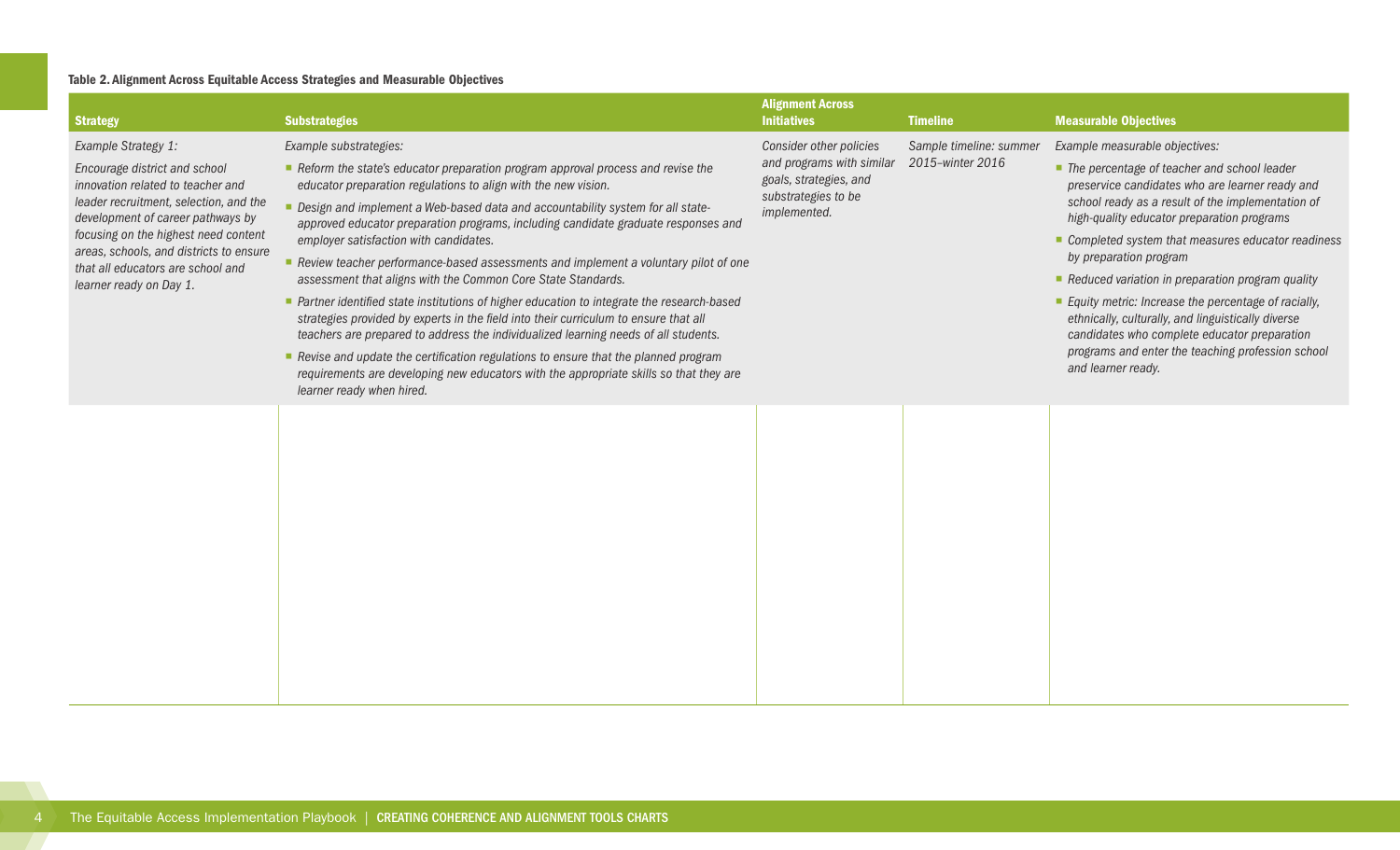| Strategy | <b>Substrategies</b> | <b>Alignment Across<br/>Initiatives</b><br><b>Measurable Objectives</b><br>Timeline |  |  |  |
|----------|----------------------|-------------------------------------------------------------------------------------|--|--|--|
|          |                      |                                                                                     |  |  |  |
|          |                      |                                                                                     |  |  |  |
|          |                      |                                                                                     |  |  |  |
|          |                      |                                                                                     |  |  |  |
|          |                      |                                                                                     |  |  |  |
|          |                      |                                                                                     |  |  |  |
|          |                      |                                                                                     |  |  |  |
|          |                      |                                                                                     |  |  |  |
|          |                      |                                                                                     |  |  |  |
|          |                      |                                                                                     |  |  |  |
|          |                      |                                                                                     |  |  |  |
|          |                      |                                                                                     |  |  |  |
|          |                      |                                                                                     |  |  |  |
|          |                      |                                                                                     |  |  |  |
|          |                      |                                                                                     |  |  |  |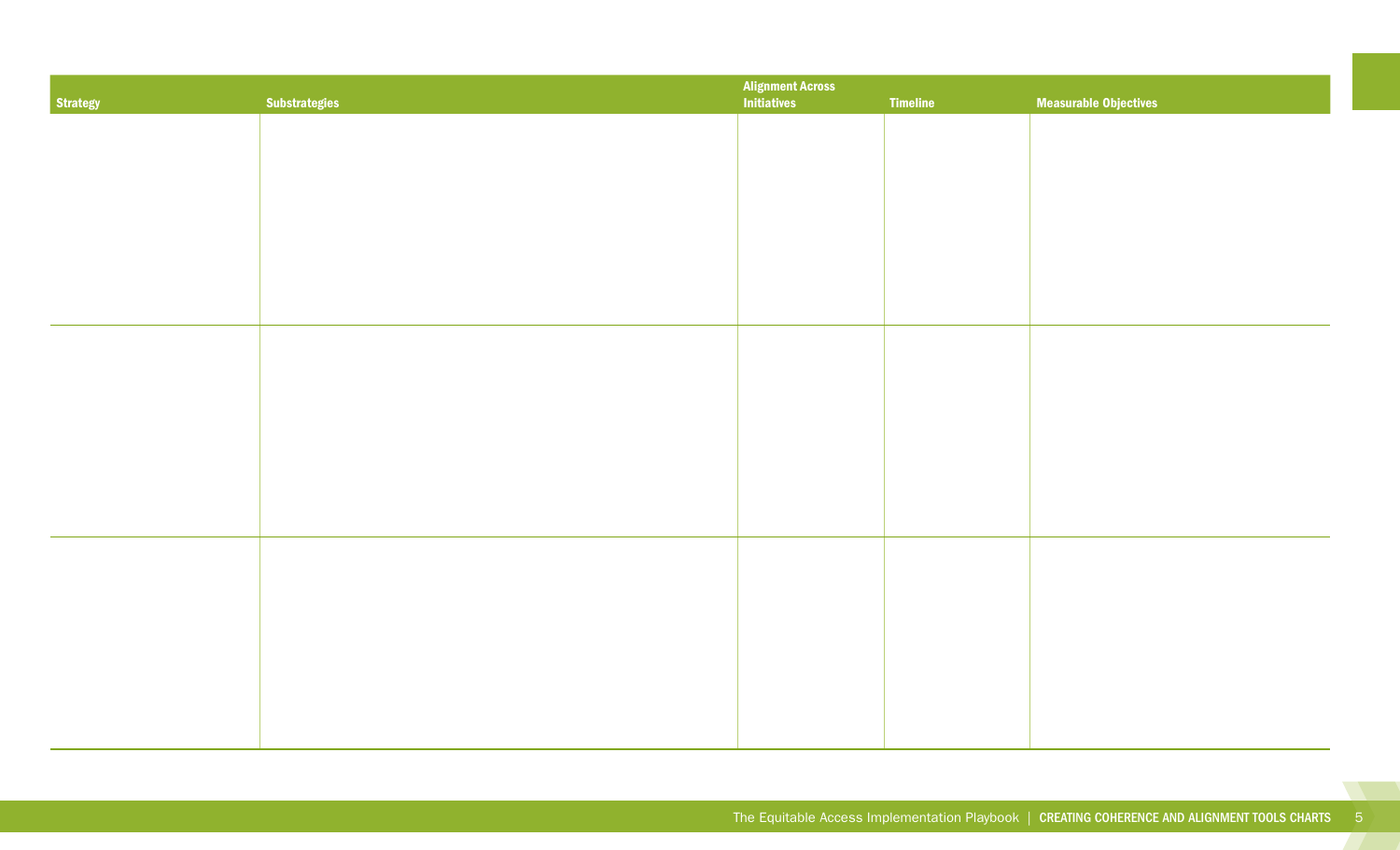| Strategy | <b>Substrategies</b> | <b>Alignment Across<br/>Initiatives</b> | <b>Timeline</b> | <b>Measurable Objectives</b> |
|----------|----------------------|-----------------------------------------|-----------------|------------------------------|
|          |                      |                                         |                 |                              |
|          |                      |                                         |                 |                              |
|          |                      |                                         |                 |                              |
|          |                      |                                         |                 |                              |
|          |                      |                                         |                 |                              |
|          |                      |                                         |                 |                              |
|          |                      |                                         |                 |                              |
|          |                      |                                         |                 |                              |
|          |                      |                                         |                 |                              |
|          |                      |                                         |                 |                              |
|          |                      |                                         |                 |                              |
|          |                      |                                         |                 |                              |
|          |                      |                                         |                 |                              |
|          |                      |                                         |                 |                              |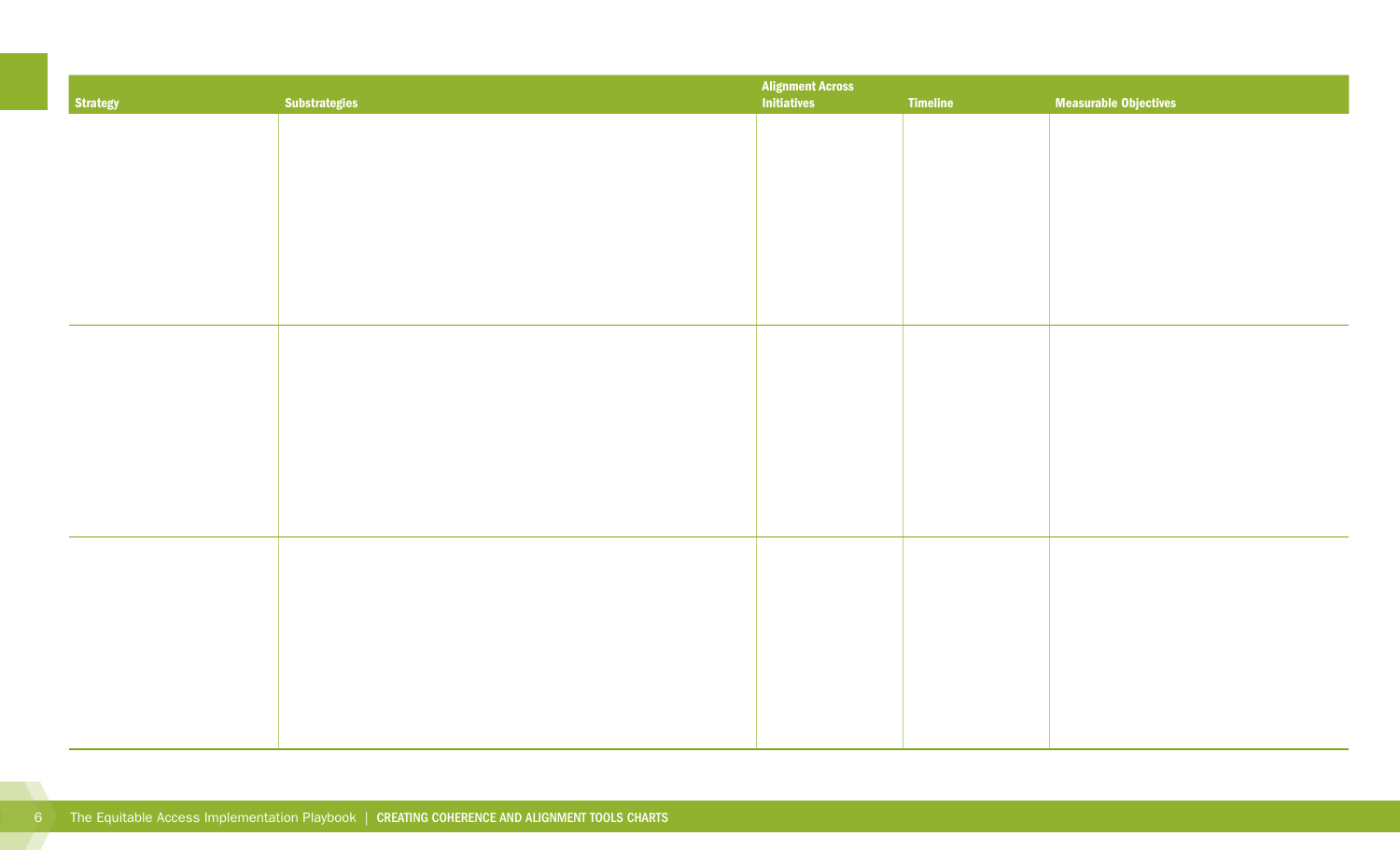## <span id="page-10-0"></span>Table 3. Stakeholder Engagement Across Equitable Access Strategies

| <b>Strategy or Substrategy</b>                                                         | <b>Key Stakeholder Engagement Activities</b>                                                                                                                                           | <b>Stakeholder Groups Included</b>                                                                                                                                                                                                                                                 | <b>Timeline</b>          | <b>Other Notes</b>                                                                                                                                                                       |
|----------------------------------------------------------------------------------------|----------------------------------------------------------------------------------------------------------------------------------------------------------------------------------------|------------------------------------------------------------------------------------------------------------------------------------------------------------------------------------------------------------------------------------------------------------------------------------|--------------------------|------------------------------------------------------------------------------------------------------------------------------------------------------------------------------------------|
| Example Strategy 1:<br>All strategies identified in the state Equitable Access<br>Plan | Example activities:<br>Establish a shortage area task force.<br>Establish a connected educator network.<br>Use existing stakeholder groups through regional<br>collaborative meetings. | Example stakeholder groups:<br>$K-12$ and institutions of higher education regional<br>collaborative meetings<br>Shortage area task force<br>Other state educator networks, such as a network<br>of teacher leaders designed to support the<br>implementation of state initiatives | Sample timeline: Ongoing | Other questions to consider:<br>Are any individuals not currently invited but should<br>be?<br>$\blacksquare$ What opportunity exists<br>to align messages across engagement activities? |
|                                                                                        |                                                                                                                                                                                        |                                                                                                                                                                                                                                                                                    |                          |                                                                                                                                                                                          |
|                                                                                        |                                                                                                                                                                                        |                                                                                                                                                                                                                                                                                    |                          |                                                                                                                                                                                          |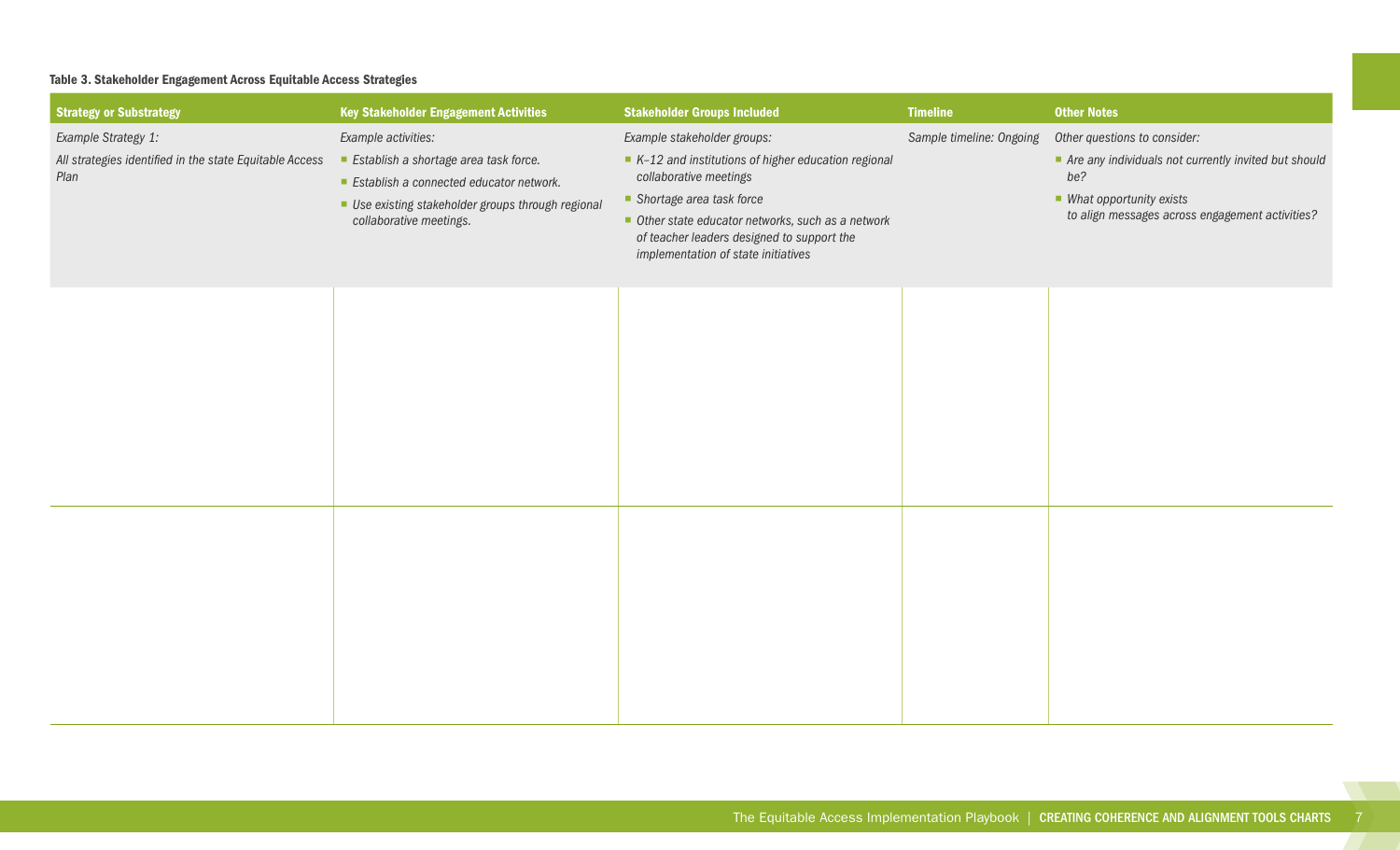| <b>Strategy or Substrategy</b> | <b>Key Stakeholder Engagement Activities</b> | <b>Stakeholder Groups Included</b> | <b>Timeline</b> | <b>Other Notes</b> |
|--------------------------------|----------------------------------------------|------------------------------------|-----------------|--------------------|
|                                |                                              |                                    |                 |                    |
|                                |                                              |                                    |                 |                    |
|                                |                                              |                                    |                 |                    |
|                                |                                              |                                    |                 |                    |
|                                |                                              |                                    |                 |                    |
|                                |                                              |                                    |                 |                    |
|                                |                                              |                                    |                 |                    |
|                                |                                              |                                    |                 |                    |
|                                |                                              |                                    |                 |                    |
|                                |                                              |                                    |                 |                    |
|                                |                                              |                                    |                 |                    |
|                                |                                              |                                    |                 |                    |
|                                |                                              |                                    |                 |                    |
|                                |                                              |                                    |                 |                    |
|                                |                                              |                                    |                 |                    |
|                                |                                              |                                    |                 |                    |
|                                |                                              |                                    |                 |                    |
|                                |                                              |                                    |                 |                    |
|                                |                                              |                                    |                 |                    |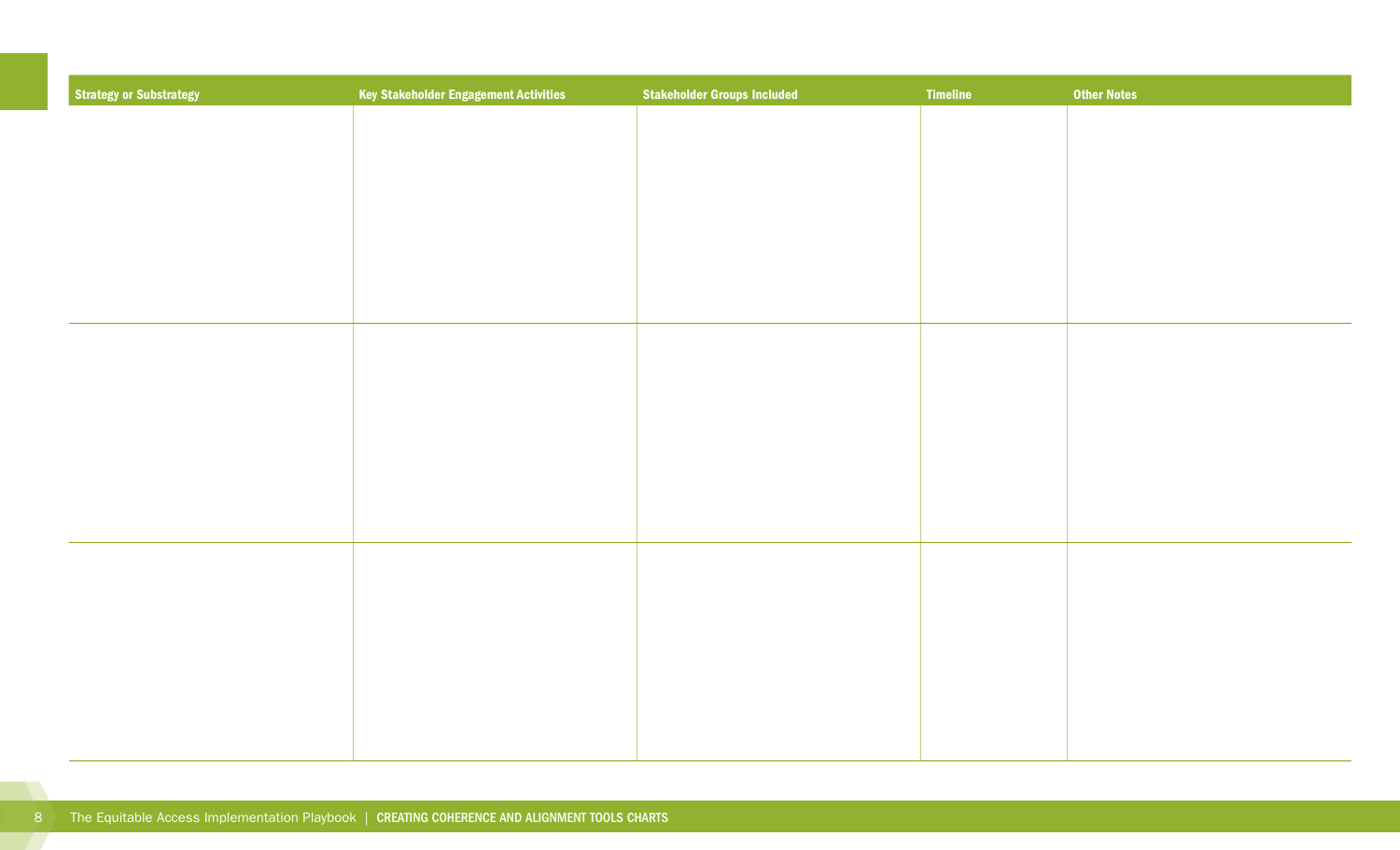| <b>Strategy or Substrategy</b> | Key Stakeholder Engagement Activities | <b>Stakeholder Groups Included</b> | <b>Timeline</b> | <b>Other Notes</b> |
|--------------------------------|---------------------------------------|------------------------------------|-----------------|--------------------|
|                                |                                       |                                    |                 |                    |
|                                |                                       |                                    |                 |                    |
|                                |                                       |                                    |                 |                    |
|                                |                                       |                                    |                 |                    |
|                                |                                       |                                    |                 |                    |
|                                |                                       |                                    |                 |                    |
|                                |                                       |                                    |                 |                    |
|                                |                                       |                                    |                 |                    |
|                                |                                       |                                    |                 |                    |
|                                |                                       |                                    |                 |                    |
|                                |                                       |                                    |                 |                    |
|                                |                                       |                                    |                 |                    |
|                                |                                       |                                    |                 |                    |
|                                |                                       |                                    |                 |                    |
|                                |                                       |                                    |                 |                    |
|                                |                                       |                                    |                 |                    |
|                                |                                       |                                    |                 |                    |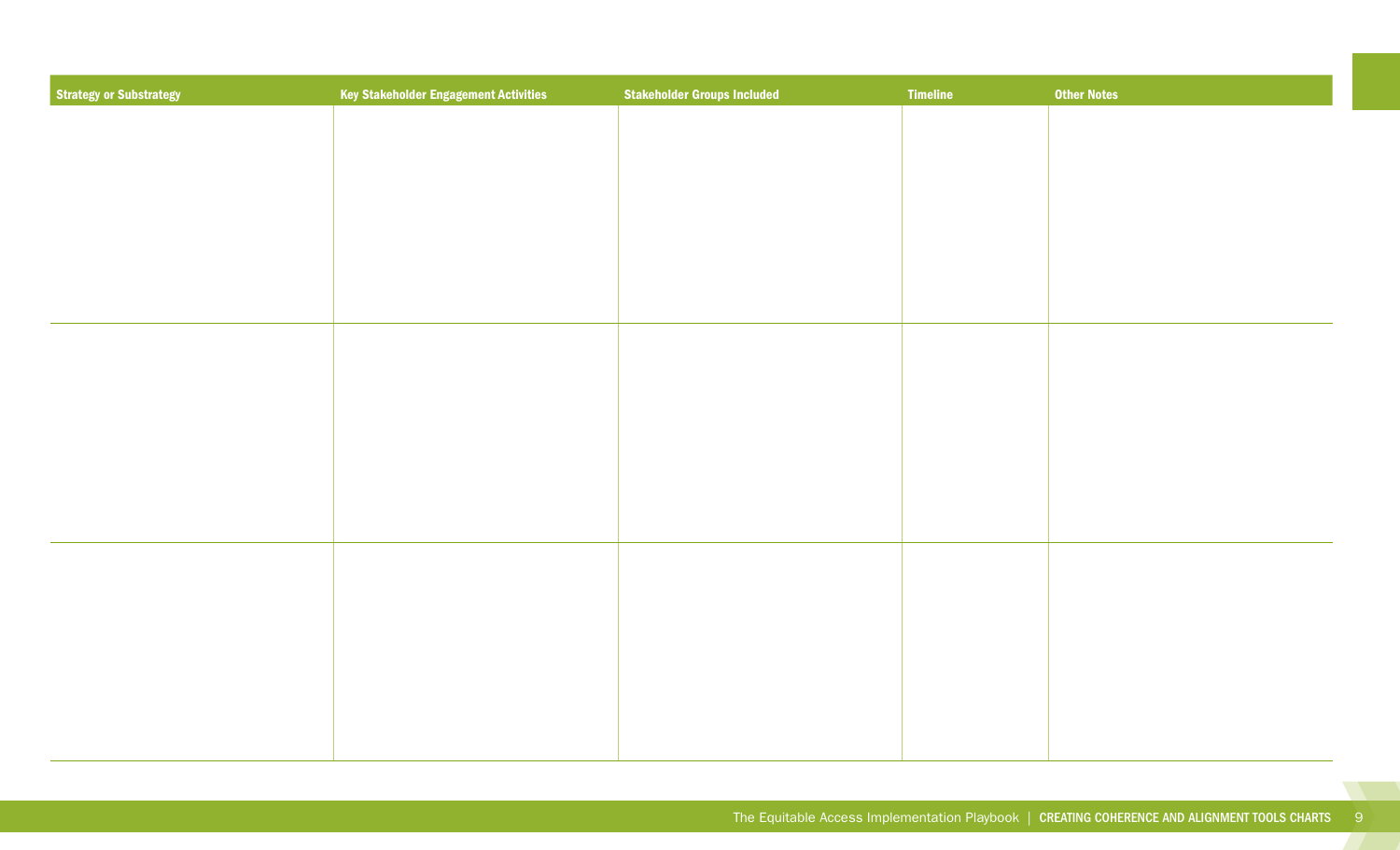## <span id="page-13-0"></span>Table 4. Data Metrics and Ongoing Monitoring Across Equitable Access Strategies

| Strategy/<br><b>Substrategy</b>                                                                    | <b>Measurable Outcomes</b>                                                                                                                                                                                                                                                                                                                                                                                                                                                                                                                                                                                                                    | <b>Key Data Metrics and Data Sources</b>                                                                                                                                                                                                                                                                                                                                                                                                                                                                                                                                                                                                                                                                                                                                                                                                                                                                                                                                                                                                    | <b>Items to Be Monitored</b>                                                                                                                                                                      | <b>Data Collection and Monitoring</b><br><b>Timeline</b>                                                                                                                       | <b>Key Department Staff</b>                                                                                             |
|----------------------------------------------------------------------------------------------------|-----------------------------------------------------------------------------------------------------------------------------------------------------------------------------------------------------------------------------------------------------------------------------------------------------------------------------------------------------------------------------------------------------------------------------------------------------------------------------------------------------------------------------------------------------------------------------------------------------------------------------------------------|---------------------------------------------------------------------------------------------------------------------------------------------------------------------------------------------------------------------------------------------------------------------------------------------------------------------------------------------------------------------------------------------------------------------------------------------------------------------------------------------------------------------------------------------------------------------------------------------------------------------------------------------------------------------------------------------------------------------------------------------------------------------------------------------------------------------------------------------------------------------------------------------------------------------------------------------------------------------------------------------------------------------------------------------|---------------------------------------------------------------------------------------------------------------------------------------------------------------------------------------------------|--------------------------------------------------------------------------------------------------------------------------------------------------------------------------------|-------------------------------------------------------------------------------------------------------------------------|
| Example Strategy 1:<br>Strengthen preparation,<br>support, and ongoing<br>development of teachers. | Example measurable outcomes:<br>$\blacksquare$ The percentage of teacher and<br>school leader preservice candidates<br>who are learner ready and school<br>ready as a result of the<br>implementation of high-quality<br>educator preparation programs<br>Completed system that measures<br>educator readiness by preparation<br>program<br>Reduced variation in preparation<br>program quality<br>Equity metric: Increase the<br>percentage of racially, ethnically,<br>culturally, and linguistically diverse<br>candidates who complete educator<br>preparation programs and enter the<br>teaching profession school and<br>learner ready. | Example metrics:<br>• The number of teacher preparation programs that require<br>at least one field placement in a high-poverty or high-<br>minority school<br>■ The number of beginning teachers working in high-poverty<br>or high-minority schools who report that their field<br>placement prepared them well<br>The number of high-poverty or high-minority schools that<br>participate in a field test of new cultural competence<br>module(s)<br>• The number of teachers from high-poverty and high-<br>minority schools who participate in a connected educator<br>network<br>• The number of teachers from high-poverty, high-minority<br>schools who serve as state educators-in-residence<br>• The number of schools reporting effective teacher-<br>leadership structures designed to improve student<br>outcomes<br>Example data sources:<br>State research and development office<br>District teacher leadership survey results<br>District teacher leader focus group feedback<br>$\blacksquare$ New teacher survey results | Example items to be monitored:<br>Several district-level data points,<br>including the following:<br>Discipline incidents<br>$\blacksquare$ Truancy rates<br>Dropout rate<br>■ Student attendance | Example timeline: Data collection<br>from July 2015 to January 2016,<br>with quarterly monitoring as<br>follows:<br>September 2015<br>December 2015<br>March 2016<br>June 2016 | Identify individuals and state<br>department affiliation responsible<br>for data collection and progress<br>monitoring. |
|                                                                                                    |                                                                                                                                                                                                                                                                                                                                                                                                                                                                                                                                                                                                                                               |                                                                                                                                                                                                                                                                                                                                                                                                                                                                                                                                                                                                                                                                                                                                                                                                                                                                                                                                                                                                                                             |                                                                                                                                                                                                   |                                                                                                                                                                                |                                                                                                                         |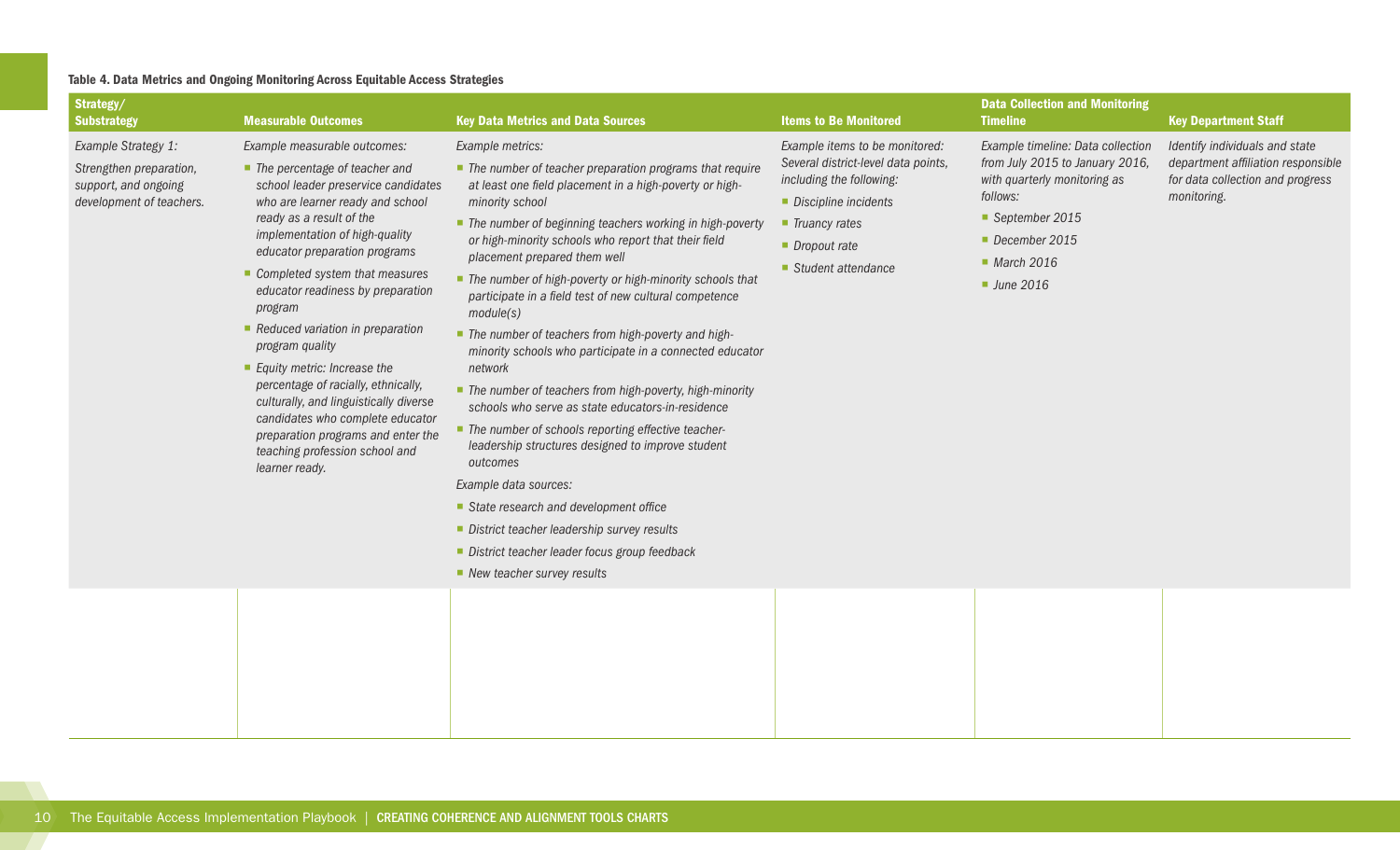| Strategy/<br>Substrategy | <b>Measurable Outcomes</b> | <b>Key Data Metrics and Data Sources</b> | <b>Items to Be Monitored</b> | <b>Data Collection and Monitoring</b><br>Timeline | <b>Key Department Staff</b> |
|--------------------------|----------------------------|------------------------------------------|------------------------------|---------------------------------------------------|-----------------------------|
|                          |                            |                                          |                              |                                                   |                             |
|                          |                            |                                          |                              |                                                   |                             |
|                          |                            |                                          |                              |                                                   |                             |
|                          |                            |                                          |                              |                                                   |                             |
|                          |                            |                                          |                              |                                                   |                             |
|                          |                            |                                          |                              |                                                   |                             |
|                          |                            |                                          |                              |                                                   |                             |
|                          |                            |                                          |                              |                                                   |                             |
|                          |                            |                                          |                              |                                                   |                             |
|                          |                            |                                          |                              |                                                   |                             |
|                          |                            |                                          |                              |                                                   |                             |
|                          |                            |                                          |                              |                                                   |                             |
|                          |                            |                                          |                              |                                                   |                             |
|                          |                            |                                          |                              |                                                   |                             |
|                          |                            |                                          |                              |                                                   |                             |

**CONTRACTOR**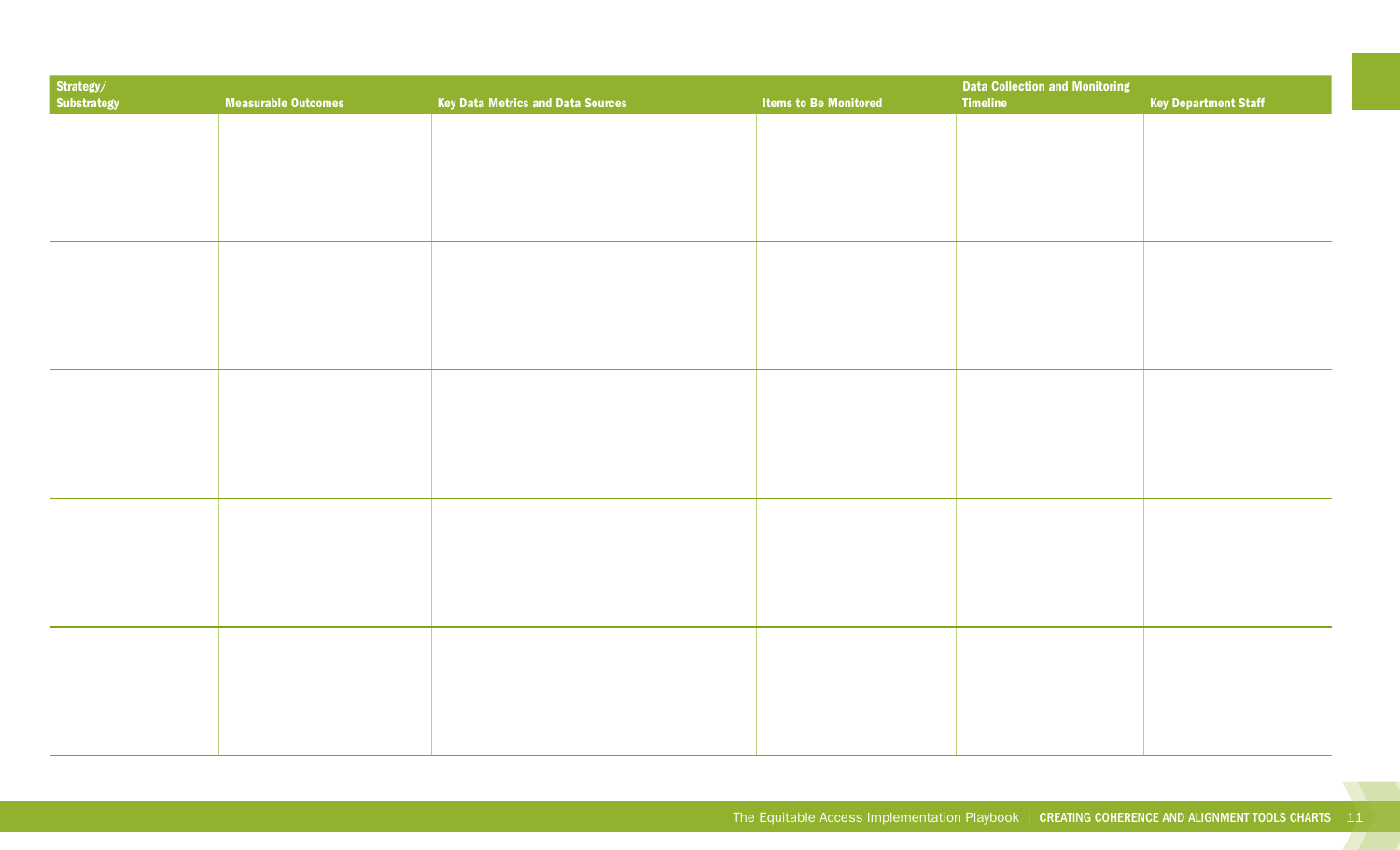## <span id="page-15-0"></span>Table 5. Funding Streams Across Equitable Access Strategies

| Strategy/<br><b>Substrategy</b>                                               | <b>Funding Stream</b>                                    | <b>Fund Type</b>                                                                                            | <b>Funding Restrictions</b>                                                                                                                                               | <b>Funding Gaps</b>                                                                                                                                                  |
|-------------------------------------------------------------------------------|----------------------------------------------------------|-------------------------------------------------------------------------------------------------------------|---------------------------------------------------------------------------------------------------------------------------------------------------------------------------|----------------------------------------------------------------------------------------------------------------------------------------------------------------------|
| Example Strategy 1:<br><b>Improving Educator</b><br><b>Evaluation Systems</b> | Example funding stream:<br>Race to the Top grant funding | Sample fund types<br>(e.g., federal formulas,<br>competitive grants, state<br>funds, local funds):<br>Grant | Sample funding restrictions (e.g., students from low-income<br>families, migrant populations, English learners): ?<br>Limited to use in our 16 Race to the Top districts. | Sample funding gap:<br>Our Race to the Top funds will sunset at the end of<br>2014-15, so we will need to identify a new funding<br>source to continue this program. |
|                                                                               |                                                          |                                                                                                             |                                                                                                                                                                           |                                                                                                                                                                      |
|                                                                               |                                                          |                                                                                                             |                                                                                                                                                                           |                                                                                                                                                                      |
|                                                                               |                                                          |                                                                                                             |                                                                                                                                                                           |                                                                                                                                                                      |
|                                                                               |                                                          |                                                                                                             |                                                                                                                                                                           |                                                                                                                                                                      |